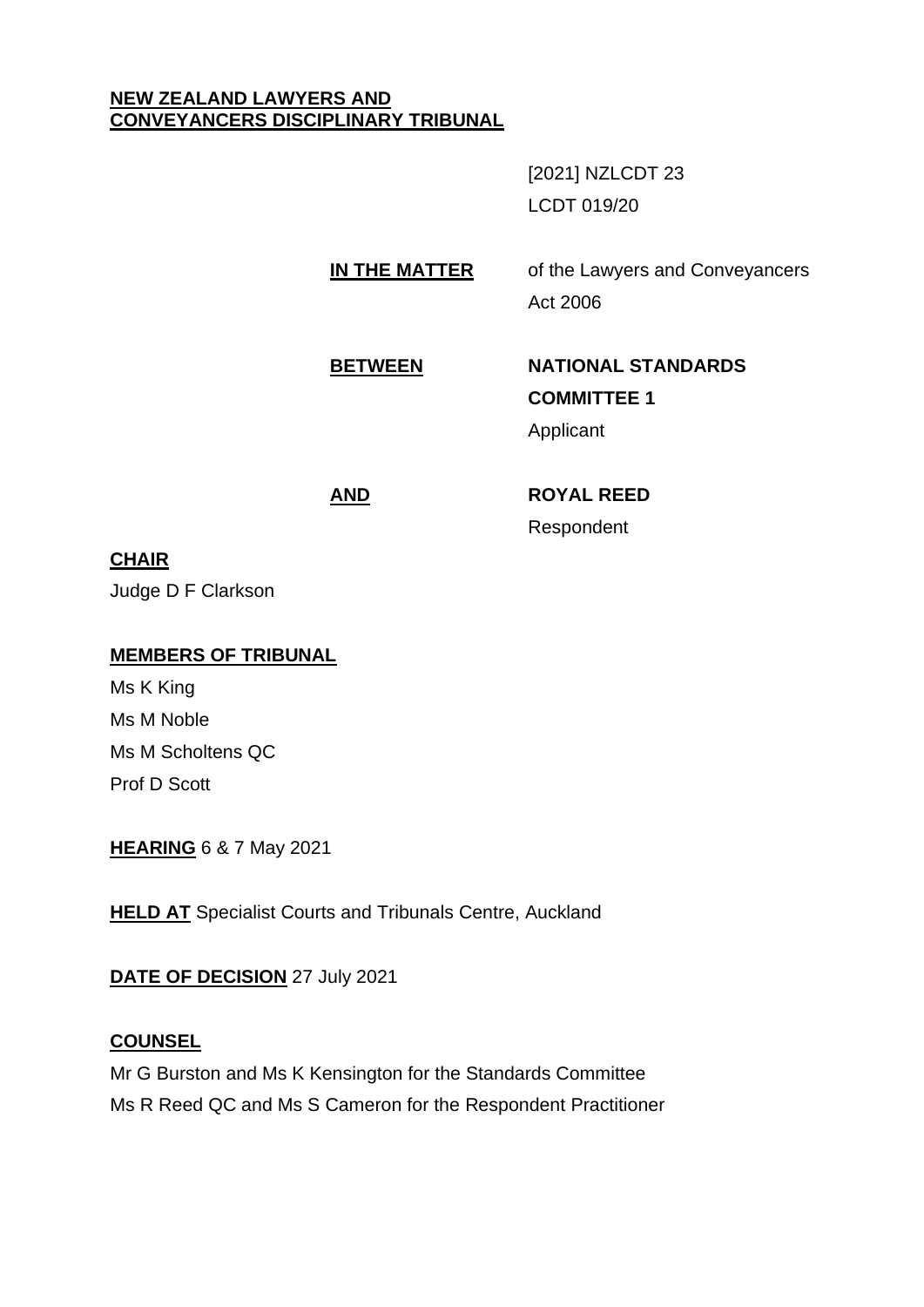# **DECISION OF THE TRIBUNAL**

#### *Introduction*

[1] This case concerns the level of liability which is to be found following the admitted failure to disclose a number of relevant pieces of information to the High Court in a without notice application for a freezing order.

[2] The practitioner has taken responsibility, as the supervising partner concerned, counsel on the record and the leader in the litigation. It was she who took instructions directly from the client and supervised the lawyer who drafted the documents. The practitioner now accepts her conduct is at "the higher end" of "unsatisfactory conduct".<sup>1</sup>

[3] The Standards Committee seeks a finding of misconduct as an intentional or reckless breach of the Rules<sup>2</sup>. Or it says, at the very least, the conduct should be regarded as such serious negligence as to bring the profession into disrepute<sup>3</sup>.

#### *Issues*

[4] We adopt as accurate the issues set out in the closing submissions of the Standards Committee as follows:<sup>4</sup>

- A. Did the application for the freezing order fail to comply with the duty of full disclosure?
- B. What pieces of information should have been included but were not?
- C. What did the practitioner know?
- D. Did the practitioner's conduct, in those circumstances, constitute a wilful or reckless contravention of the Rules?

<sup>1</sup> Unsatisfactory conduct is defined in s 12 of the Lawyers and Conveyancers Act 2006 (LCA).

<sup>2</sup> Section 7(1)(ii) LCA.

<sup>3</sup> Section 241(c) LCA.

<sup>4</sup> Closing Submissions Standards Committee at para [40].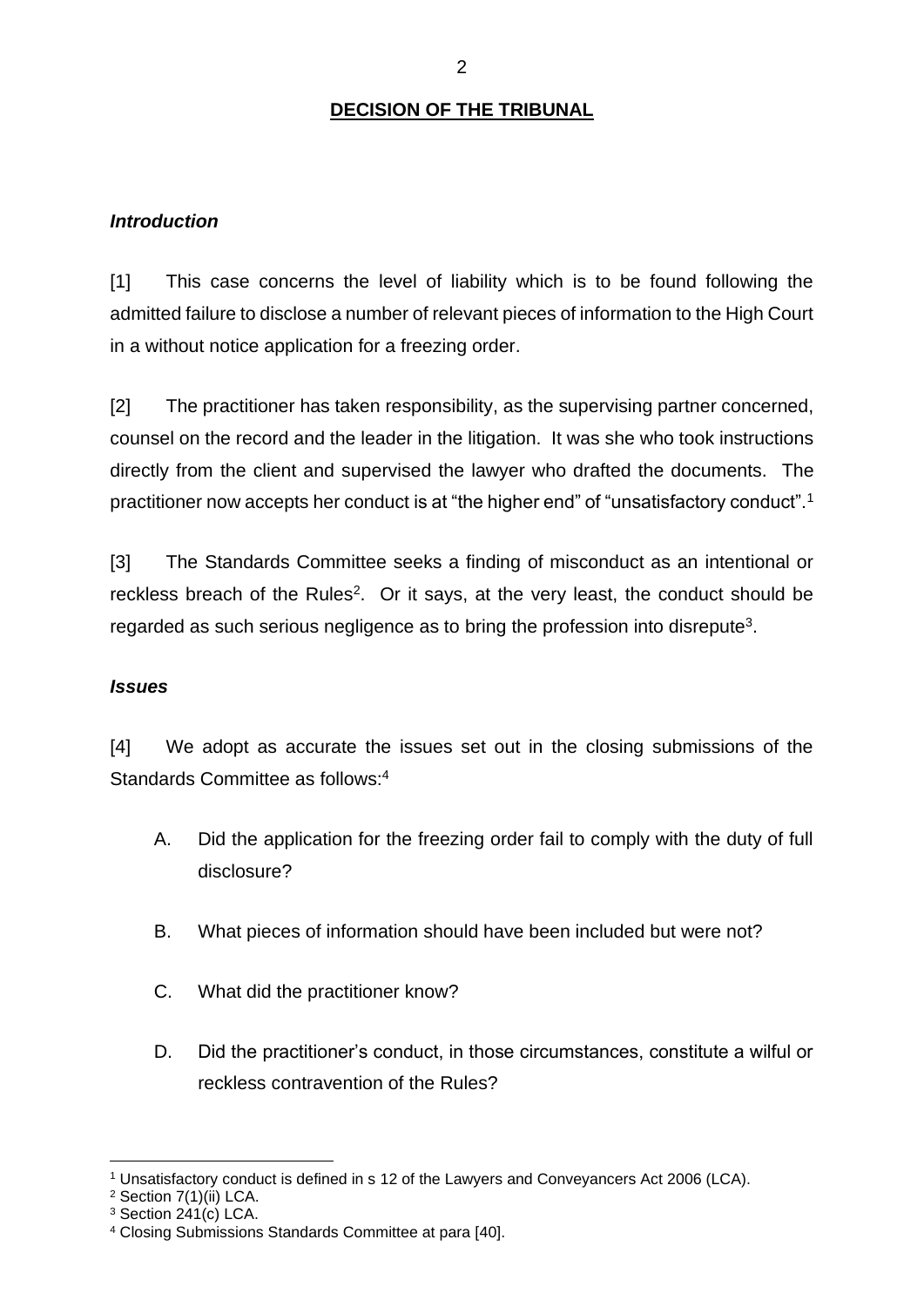- E. If not, was the practitioner's conduct negligent to such a degree as to (tend to) bring the profession into disrepute?
- F. If not, is the practitioner's admitted unsatisfactory conduct a proper level of culpability in these circumstances?

#### *Background*

[5] The practitioner and her firm acted for a wife in relationship property proceedings. Prior to substantive proceedings being filed in the Family Court, Ms Reed filed, on 16 March 2017, on a without notice basis, an application seeking a "freezing" order under s 43 and s 44 of the Property (Relationships) Act 1976 (PRA) ie an order to restrain the disposition of the proceeds of sale of an apartment in Hobson Street and money in some bank accounts.

[6] Shortly after, on 20 March 2017, His Honour Judge Druce declined to make the order sought but adjourned the proceedings for 14 days to enable the wife to file further evidence. The Judge said that he was not satisfied that a clear case was made out that the wife would suffer irreparable injury should the matter be placed on notice, because, among other things, the evidence indicated the apartment had not been occupied as the family home at the date of separation. For this reason, His Honour opined that the apartment "had probably reverted to being (the husband's) separate property (as he had acquired it in 2006 prior to the marriage in 2011)".

[7] Rather than filing further evidence, the practitioner decided that the Family Court Judge was wrong. She also said in her evidence that her instructions were somewhat intermittent. In her earlier affidavit to the Tribunal Ms Reed said that following the ruling she asked Ms M, who was also acting on the file, under the Practitioner's supervision, to obtain some further evidence from their client. In early May they filed a substantive (on notice) application for the usual orders for division of property on the breakup of a relationship under the PRA.

[8] However, in July Ms Reed decided that she ought to make a without notice application for a freezing order in the High Court because, she said, she thought it was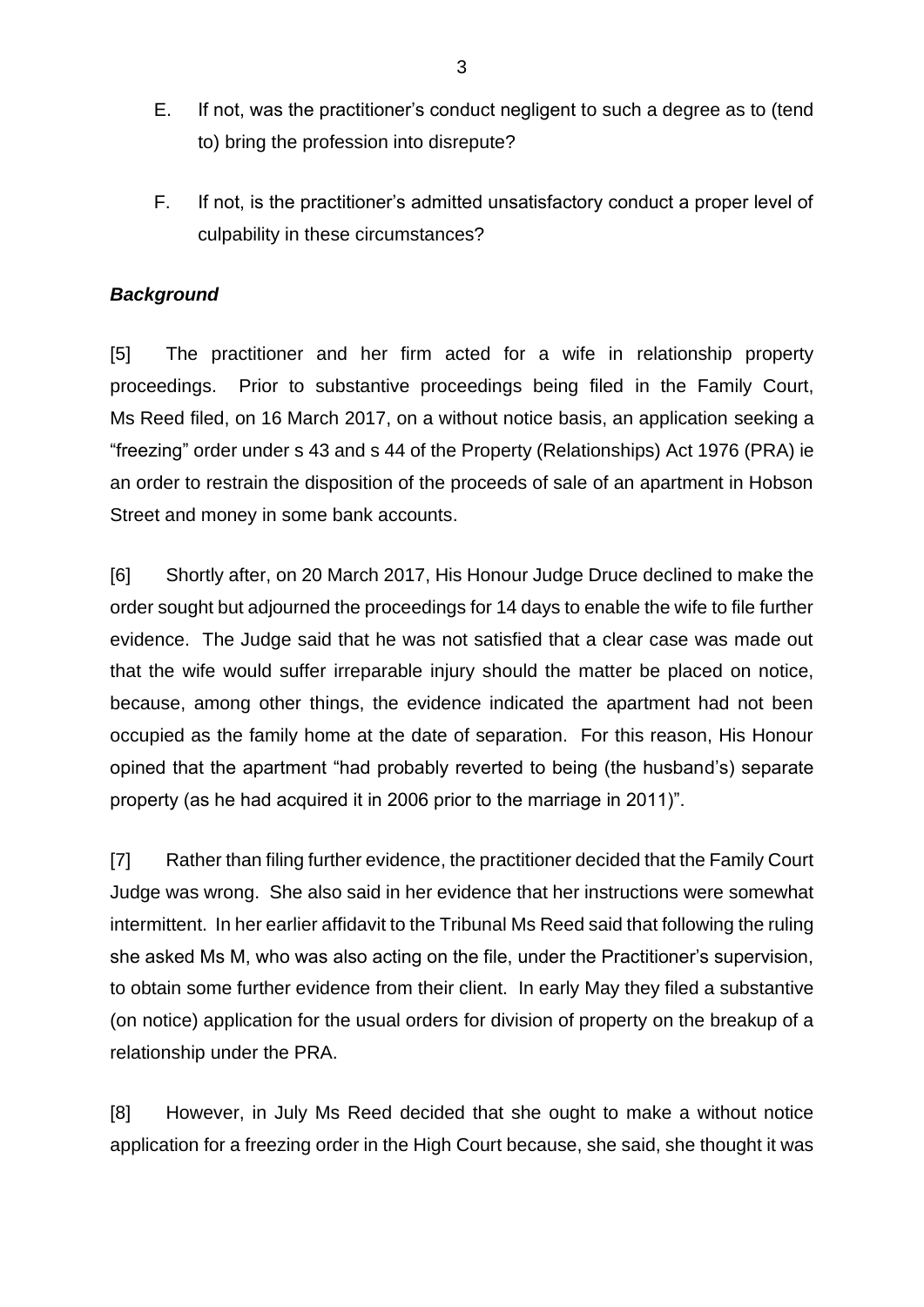likely that the funds had already been transferred to the husband's parents by that time and that they would need to be defendants to the application.<sup>5</sup>

[9] The practitioner instructed the competent but not very senior solicitor, Ms M, to prepare a without notice application for freezing orders and then she reviewed the application and affidavit before filing them. The application itself was signed by Ms M, the practitioner thinks this was likely because of her own unavailability at the time, but in any event she has taken responsibility for the certification that must be entered on any without notice application that all relevant matters have been disclosed to the Court.

[10] The without notice application to the High Court did not state that an application to restrain disposition had already been made in the Family Court and refused on the basis of the evidence then before it. No memorandum of counsel was filed with the application.

[11] The application sought to restrain the disposition of the proceeds of the sale of an apartment in Hobson Street, which had been sold in August 2016. The funds had been deposited in the husband's parents account. The apartment was said to have been the family home of the couple. The application for the freezing order also referred to another property, the Blockhouse Bay Road property.

[12] In relation to this latter property (which was where the parties were actually living at the time of their separation) the wife deposed that her father had "invited the family to move into that property on a temporary basis rent free". Neither the application or the supporting affidavit by the wife disclosed that:

> (i) The Blockhouse Bay Road property arose out of a redevelopment undertaken by the husband and the wife and had been purchased for the purpose of subdivision. Although two-thirds of the purchase price came from a bank loan the rest had been funded by the wife or her parents, but the husband and wife were jointly

<sup>5</sup> The practitioner could have applied to have them joined in the Family Court proceedings, but this was not put to her in evidence.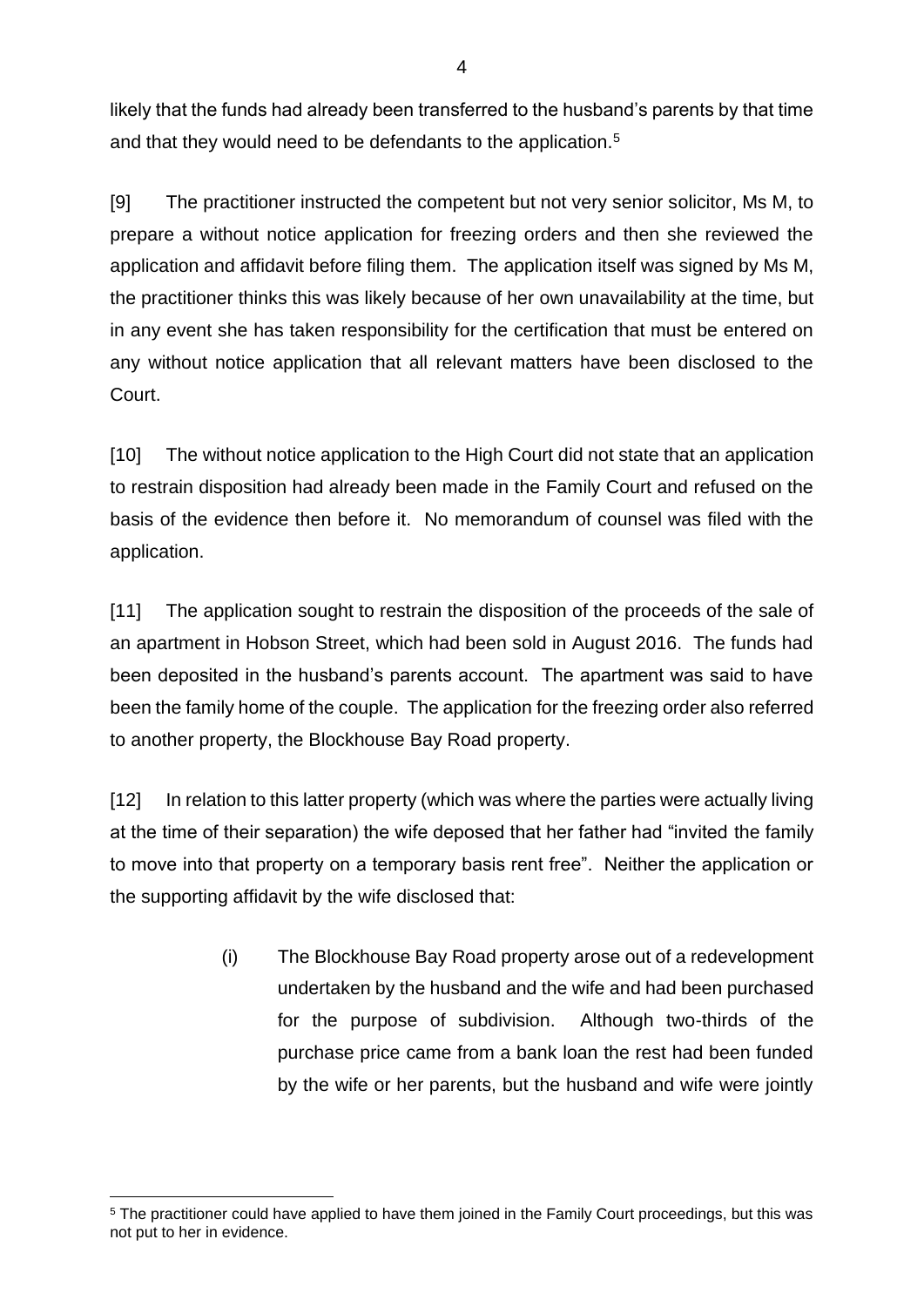registered as the proprietors of the property and were joint mortgagees to the bank.

- (ii) Two of the three lots subdivided had been sold and the third retained and the house constructed. That was the property in which the couple and their child and the husband's parents moved in to in July 2015.
- (iii) Nor was it disclosed that the husband had made substantial financial contributions to the redevelopment of the property (this was disputed).
- (iv) The husband had made a claim in respect of the property (of which he was a joint registered owner) and in November 2016 the parties had entered into a written agreement in relation to that property which provided for the payment from the sale proceeds, some into the husband and wife's joint bank account and the rest to the wife's account.

[13] In reliance on the (defective) information with which it was supplied, the High Court made an order freezing the sale proceeds as sought.

[14] The husband and his parents applied to discharge this order which by the time the application was argued, then had been in place nine months. In granting the husband's application, Muir J referred to two key details having been omitted from the without notice application, firstly the background to the ownership and occupation of the Blockhouse Bay Road property and secondly, the potential defence of the Hobson Street apartment reverting to separate property.

[15] His Honour held that, had the Court been made aware of those facts, then "unequivocally" the freezing order application would not have been granted.

[16] Just referring to those two omissions, Muir J found that the wife's affidavit did not meet the requirement to make a full and fair disclosure of all the material facts. His Honour found that had the Blockhouse Bay Road property been referred to, it would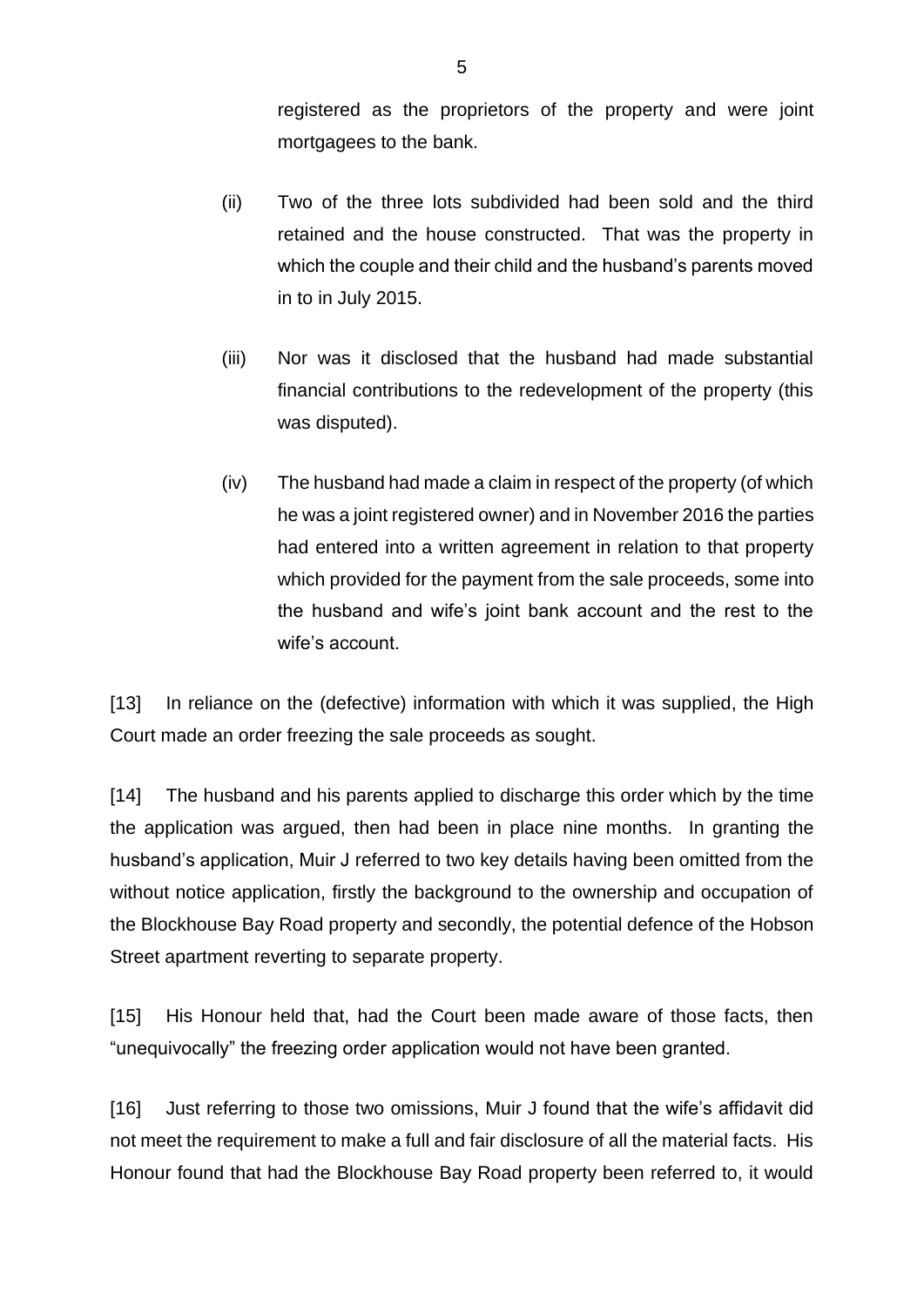have been apparent that any shortfall by loss of the sale proceeds of the Hobson Street apartment could easily be met by the husband's interest in Blockhouse Bay Road.

[17] Although costs, with an uplift, were awarded against the practitioner's client, Muir J did not order indemnity costs because he regarded the lack of disclosure to be as the result of an "oversight" by counsel. Had His Honour been aware of the third and very significant omission in the application for a freezing order, it is debatable whether His Honour would have approached the matter on such generous basis. His Honour was not aware of the failure of the practitioner to refer to the s 43 application in the Family Court in March 2017, and that it had been declined by His Honour Judge Druce on the basis of the possible defence of reversion to separate property of the Hobson Street proceeds.

[18] In her affidavit to the Family Court, the wife had deposed that her husband had "started arguing that the Blockhouse Bay property was his" at the time of the relationship breakdown. This information was excluded from the High Court material, as was any reference to the actual ownership of the Blockhouse Bay Road property, or the agreement which the parties had signed as to its division. Notwithstanding the wife's later repudiation of the November 2016 agreement relating to the property, she still had an obligation to refer to it as part of the material background.

[19] In her evidence concerning the omission of the reference to the Family Court proceedings during the preparation of the High Court application, the practitioner told us that this was simply an oversight on her part and that she assumed that those proceedings would have been attached to the affidavit of her client when it was filed.

[20] Throughout these disciplinary proceedings the practitioner has maintained that she has been disadvantaged by the refusal of her client to waive privilege in relation to the details of the Family Court proceedings. These proceedings were ongoing at the time of this disciplinary hearing.

[21] In order to release her from her obligations of confidentiality, the Tribunal made orders in the course of the hearing, directing that the relevant portions of the Family Court proceedings be made available. These documents comprised approximately 40 pages, thus bulky and, one would surmise, somewhat difficult to overlook.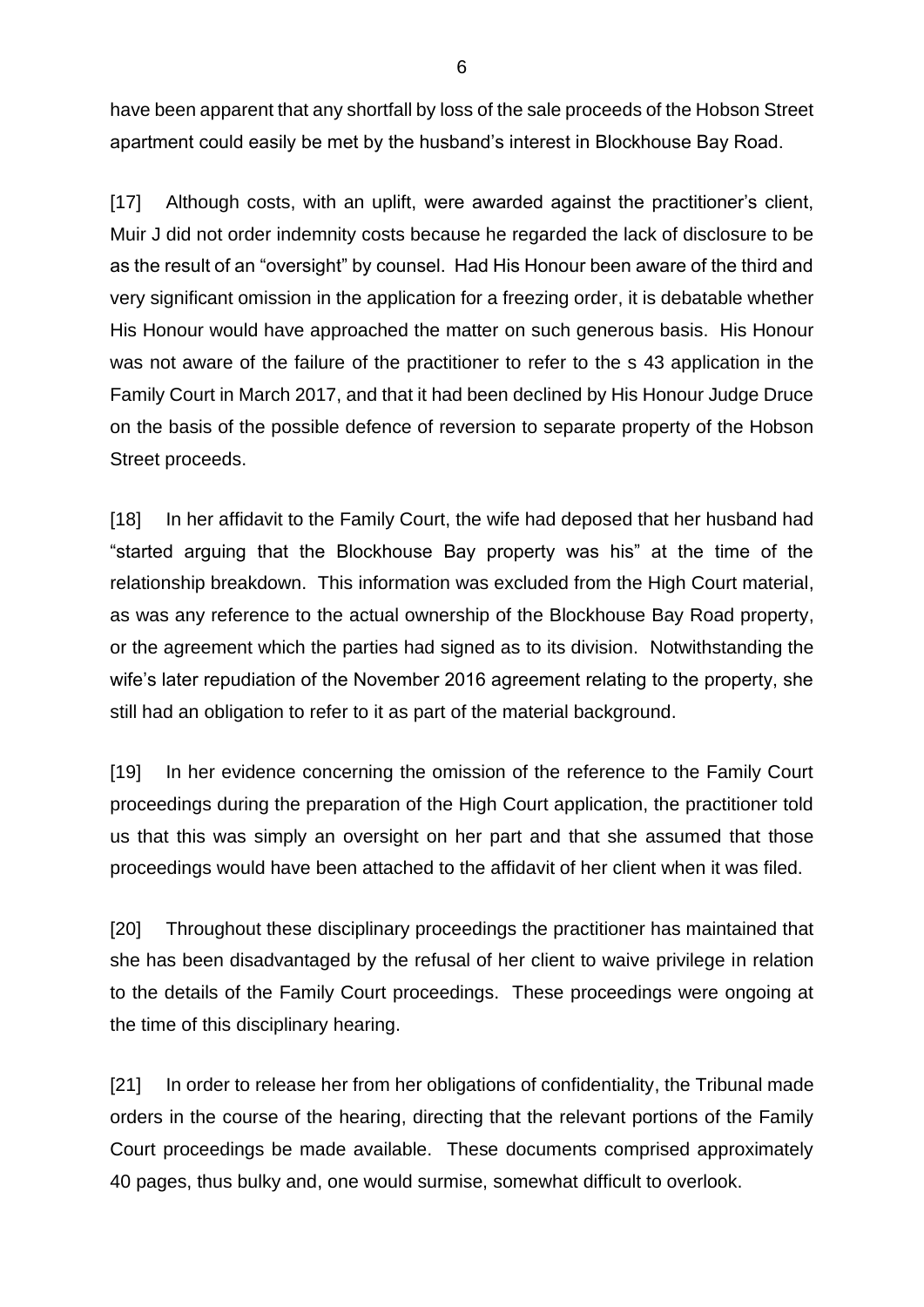[22] A further relevant matter is that when the without notice application was first made to the High Court, counsel overlooked the filing of an accompanying memorandum. This was prepared and filed one day later. The practitioner assured us that this was a highly unusual event because her practice in this regard was to be very careful.<sup>6</sup> This later filing of the memorandum ought to have provided both the practitioner and Ms M with the opportunity of reviewing the available documentation and ensuring that it was in order before filing the memorandum.

[23] Significantly, earlier in the proceedings the practitioner gave a different explanation for the non-filing and non-reference to the s 43 Family Court application and we shall return to this later.

[24] Although the High Court did not refer the breach of the non-disclosure requirements directly to the Law Society, another practitioner drew Muir J's decision to the attention of the Complaints Service and an own motion investigation began, which has led to the current charge.

[25] We turn then to consider the issues:

# **Issue A. Non-Compliance with Duty of Full Disclosure**

[26] It is accepted by the practitioner that the application for which she has taken responsibility failed to comply with the obligation on counsel to make full and frank disclosure of all material matters. Rule 32.2 of the High Court Rules 2016, subsection (3) states:

- (3) An applicant for a freezing order without notice to a respondent must fully and frankly disclose to the court all material facts, including—
	- (a) any possible defences known to the applicant; and
	- (b) information casting doubt on the applicant's ability to discharge the obligation created by the undertaking as to damages.

In addition to this statutory provision, the Standards Committee relies on Rules 2.1 and 13.1 of the Lawyers and Conveyancers (Lawyers: Conduct and Client Care) Rules 2008, which are:

<sup>&</sup>lt;sup>6</sup> As an aside the practitioner also pointed out that she had never had any other without notice application set aside in this manner.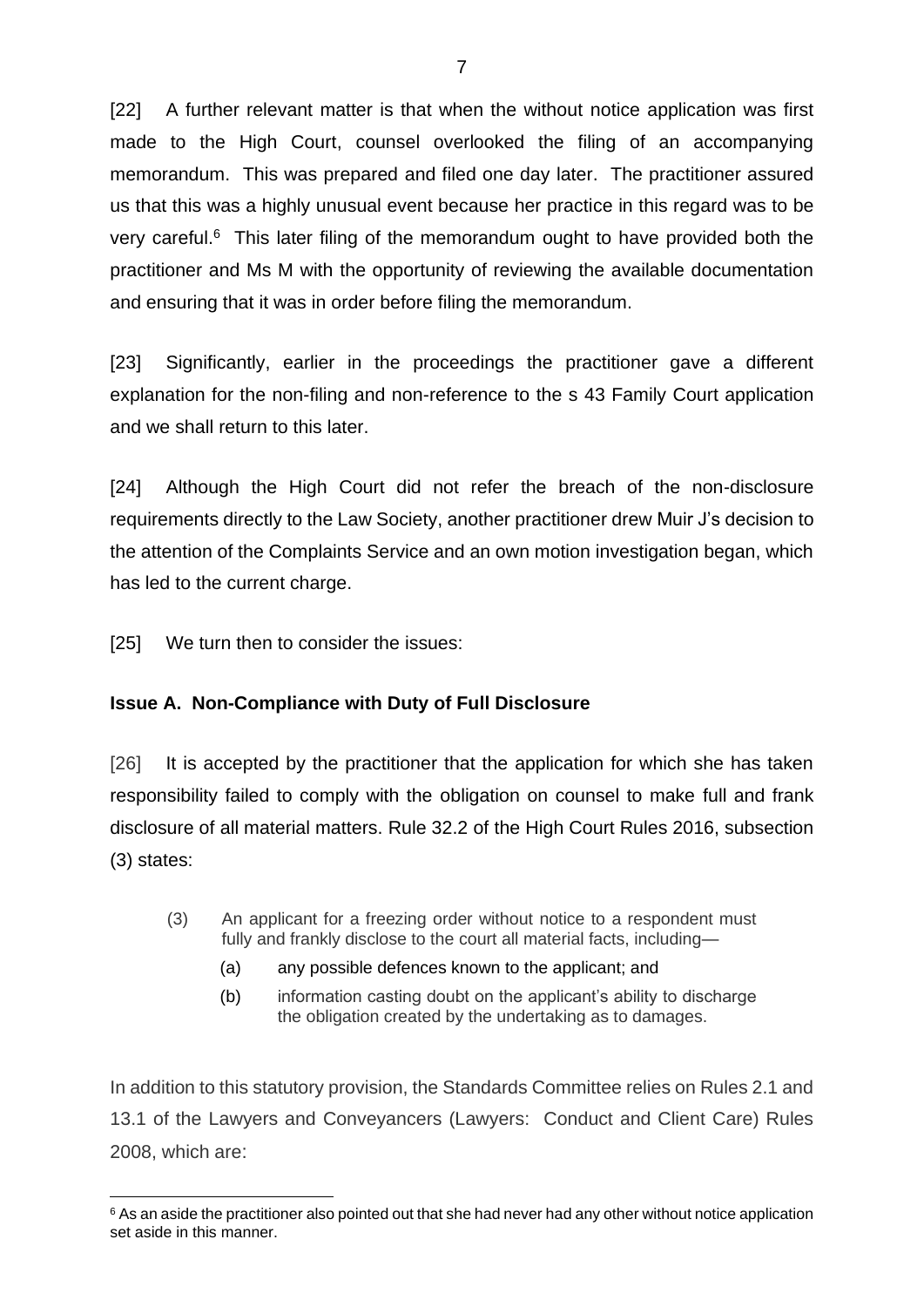#### **Chapter 2 Rule of law and administration of justice**

2.1 The overriding duty of a lawyer is as an officer of the court.

# **Chapter 13 Lawyers as officers of court**

#### *Duty of fidelity to court*

- 13.1 A lawyer has an absolute duty of honesty to the court and must not mislead or deceive the court.
- …

…

…

…

[27] These are fundamental obligations of every lawyer, well known to the practitioner.

# **Issue B. What Information Should Have Been Included and Was Not**

[28] We consider the following material ought to have been disclosed:

(a) The fact of the analogous without notice application under s 43 of the PRA in the Family Court in March 2017; the reasons that were given for declining it at that point; and the fact that an opportunity was given to file further evidence which was not taken up. The practitioner accepts that the fact of the s 43 application ought to have been included. Her reasons for excluding this have changed over time. Her most recent evidence that she thought that the proceedings had been attached but was mistaken, became somewhat undermined when we observed how bulky (40 plus pages) the attachment would have been. Furthermore, the rare occasion of having overlooked filing a memorandum with the High Court proceedings, and the requirement to file it late, would have provided further opportunity for such an oversight to have been picked up.

But perhaps more importantly, this explanation differs markedly from that which she gave through her previous counsel in her lengthy submissions to the Standards Committee. Those submissions canvassed the "good reasons" not to have referred to the application, because it was said to have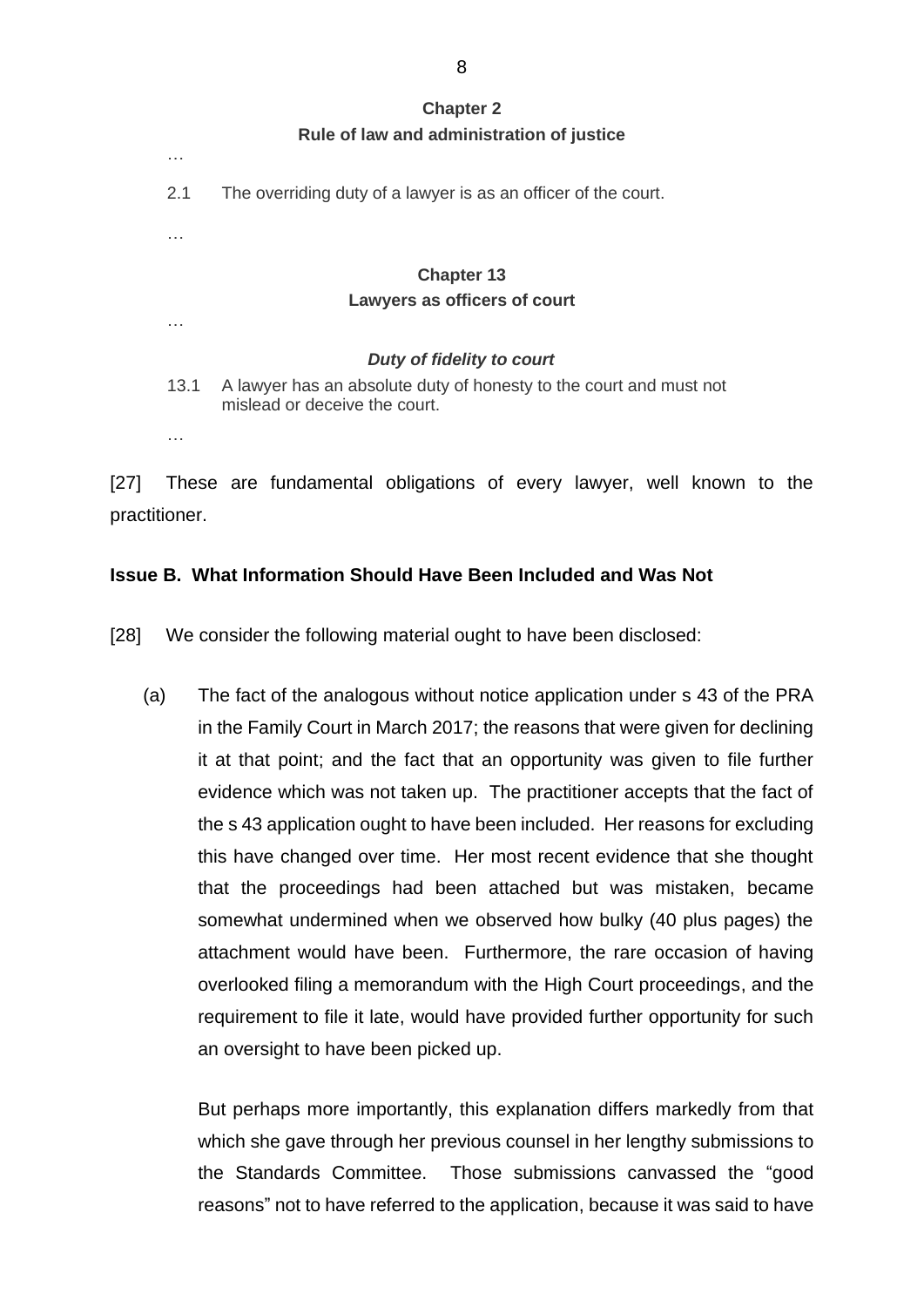been "spent". Instead, the later May 2017 s 44 substantive application was referred to. These different explanations are of concern to us. The Standards Committee submit that we ought to infer from them a deliberate decision to forum shop by filing the second application for a freezing order in the High Court.

- (b) The omission of the existence of a claim by the husband in the Blockhouse Bay Road property. The lack of reference to the Blockhouse Bay Road property at all, given it is registered in the joint names of the disputant couple, is inexplicable. The description of the property in the client's affidavit as her father's house was sufficiently misleading as to justify by itself setting aside the freezing order according to Muir J. At the time the freezing order application was filed the practitioner knew:
	- (i) The husband had been claiming that the Blockhouse Bay Road property was his.
	- (ii) That it was registered in joint names of the couple.
	- (iii) That after they had separated they had both signed an agreement proposing division of the proceeds of sale.

As pointed out by counsel for the Standards Committee the fact that this property might later be held not to be relationship property is irrelevant. For the purposes of the obligations under a without notice application its existence and potential to be relationship property had to be disclosed. Muir J was "particularly exercised" by this failure.

(c) The existence of the potential defence for the husband, that the Hobson Street property had reverted to his separate property. Whether the practitioner disagreed with the analysis of a reversion claim, the fact is that its potential had been specifically drawn to her attention by a Family Court Judge only in March of that year<sup>7</sup>. So not to refer to it is unfathomable.

<sup>7</sup> Whose view was repeated by Muir J, although he did not know of the Family Court's earlier ruling.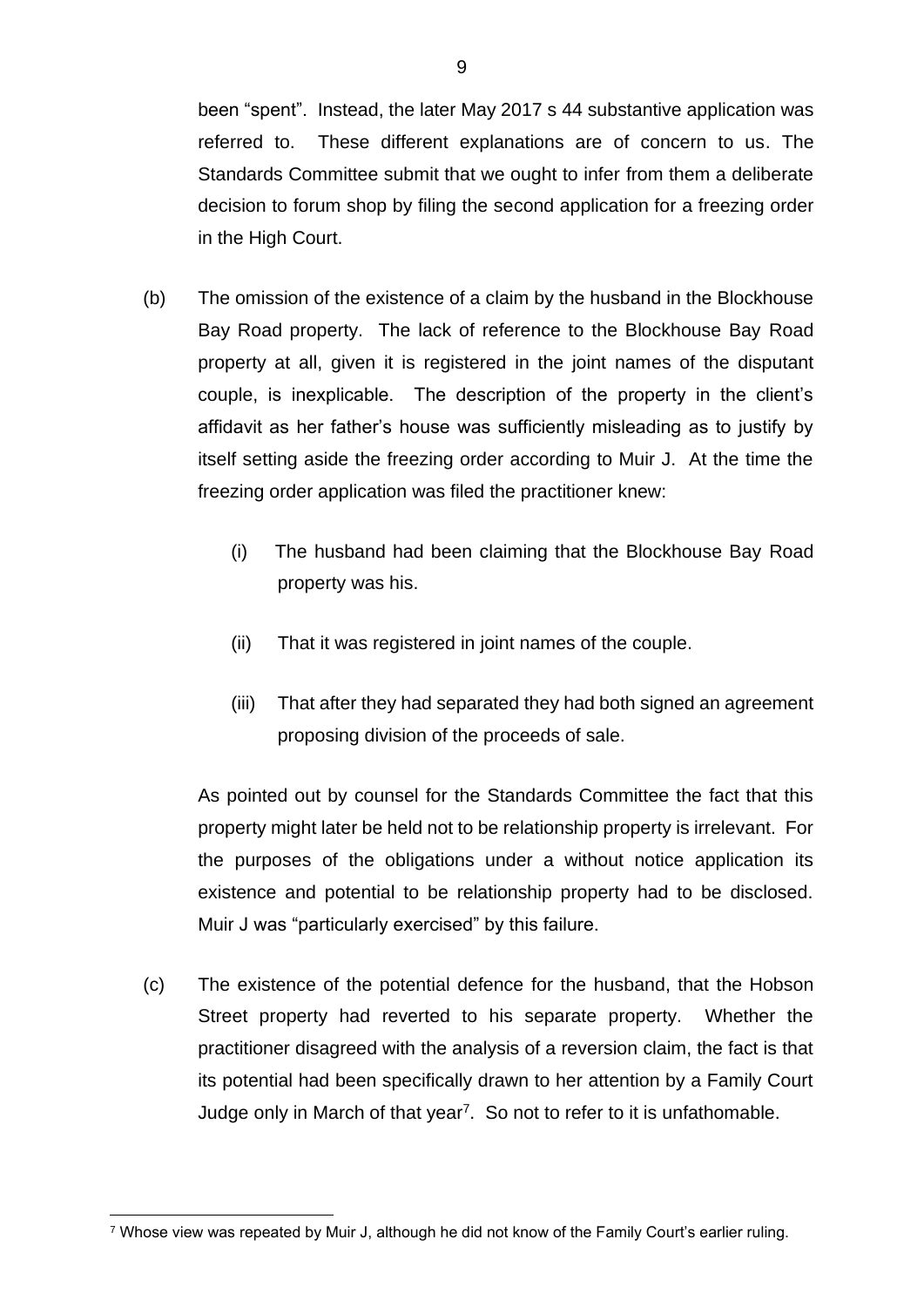# **Issue C. The Practitioner's Knowledge**

[29] We have referred to this, for each omission, under Issue B.

# **Issue D. Was this a Wilful or Reckless Contravention?**

[30] In combination, the errors are in our view sufficiently serious to find a reckless breach of the duty of utmost candour $^8$ .

[31] Having heard directly from the practitioner, we are not prepared to go the step further and infer deliberate omissions on her part. What is hard to avoid as a conclusion, is deliberate forum shopping.

[32] For those reasons we find that the conduct proved to the level of misconduct as a reckless breach. The decision not to go back to the Family Court with further evidence (even if the time had elapsed she could have sought leave to file evidence out of time), but to try a different forum in the High Court is of significant concern.

[33] We accept the submission of Mr Burston that:

"… the duty of candour that attaches to a without notice freezing order application is an active duty. These were documents that the practitioner needed to ensure complied with the duty of candour, and they did not."

[34] The Standards Committee submits that the failures involved take the conduct to the level referred to in the *C* case<sup>9</sup> in which the High Court found:

"While intentional wrongdoing by a practitioner may well be sufficient to constitute professional misconduct, it is not a necessary ingredient of such conduct. The authorities referred to above (and referred to in the Tribunal decision) demonstrate that a range of conduct may amount to professional misconduct, from actual dishonesty through to serious negligence of a type that evidences an indifference to and an abuse of the privileges which accompany registration as a legal practitioner."

[35] We note the practitioner's evidence that she was under considerable workrelated pressure at the time. She was carrying a significant workload and said this was a disorganised file. We recognise that this practitioner has taken responsible steps,

<sup>8</sup> See para [26] above for rules relied on.

<sup>9</sup> *Complaints Committee No. 1 of Auckland District Law Society v C* [2008] 3 NZLR 105.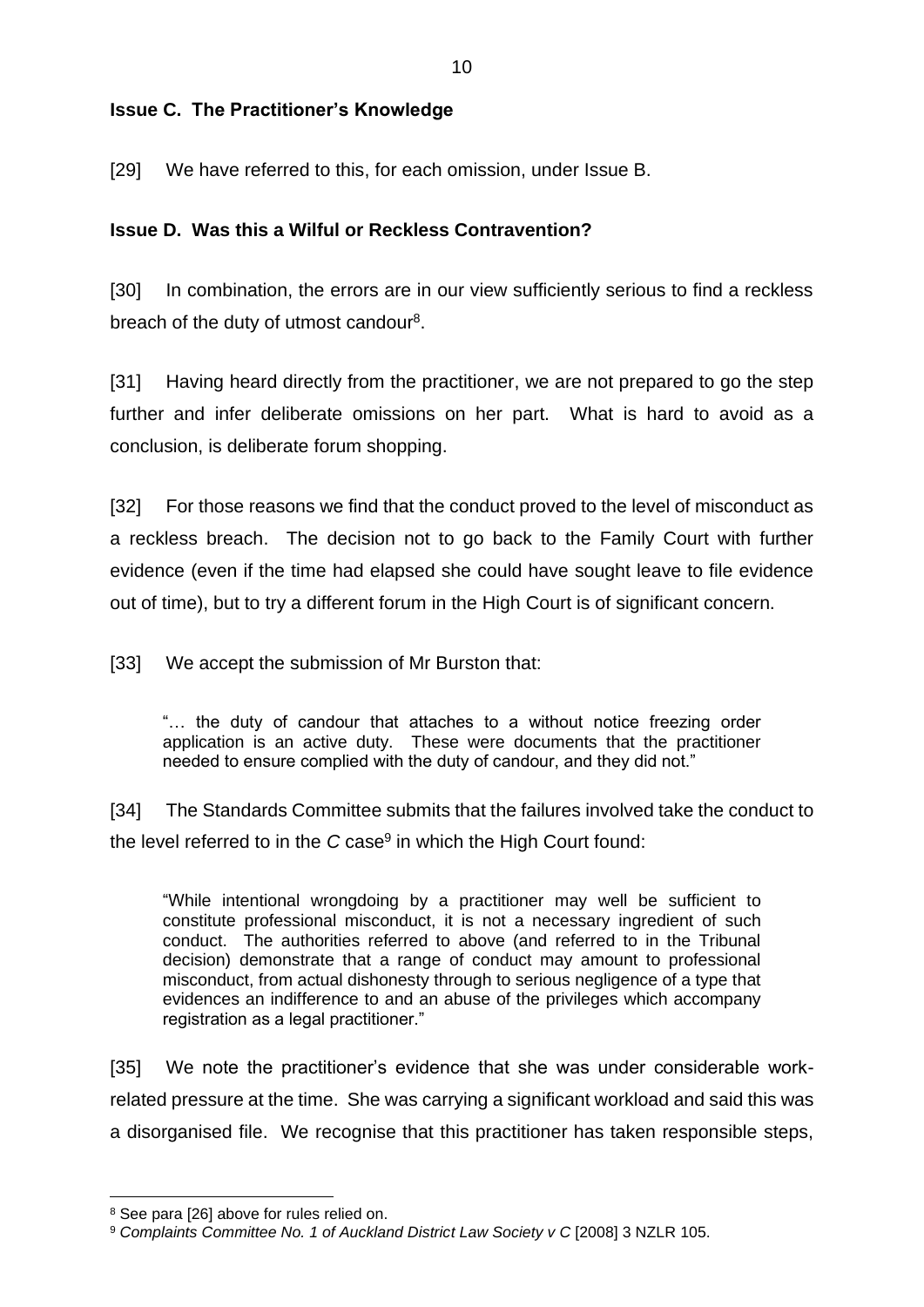not only in the re-organisation of her own practice in order to ensure that this never reoccurs, and that she has accepted responsibility for failures in supervision in this matter, which is to her credit. However, these are matters which are more relevant to the question of penalty than with the assessment of level of culpability. This is a promising and impressive practitioner, however she has made such serious errors that they cannot be minimised to recognise what she has later done to prevent reoccurrence. We recognise that a professional under significant pressure may not be a safe practitioner.

# **Issue E**

[36] Since we have found the conduct to have reached the level of misconduct, we are not required to consider lesser alternatives to the charge.<sup>10</sup>

[37] However, for the sake of completeness we have no difficulty in finding that if we are wrong that this particular conduct has not reached the level of misconduct, the number of errors and omissions in this case would most certainly reach the standard of negligence such as to tend to bring the profession into disrepute.

[38] Given the complete reliance placed by Courts on the accuracy of information provided by counsel on without notice applications, we consider a reasonable member of the public would be dismayed to know how far this application fell short of that standard.

#### **Issue F**

[39] The practitioner has acknowledged conduct to be at least at the level of the high end of unsatisfactory conduct, so if we are wrong in the preceding two findings, this level would stand.

#### *Additional Comments*

[40] We are troubled by the absence of evidence from Ms M. The practitioner says she did not want to make things difficult for her employee. Frankly, we do not consider that asking an Officer of the Court to come before her disciplinary body and tell the truth is a great imposition.

<sup>10</sup> *J v Auckland Standards Committee 1* [2019] NZCA 614.